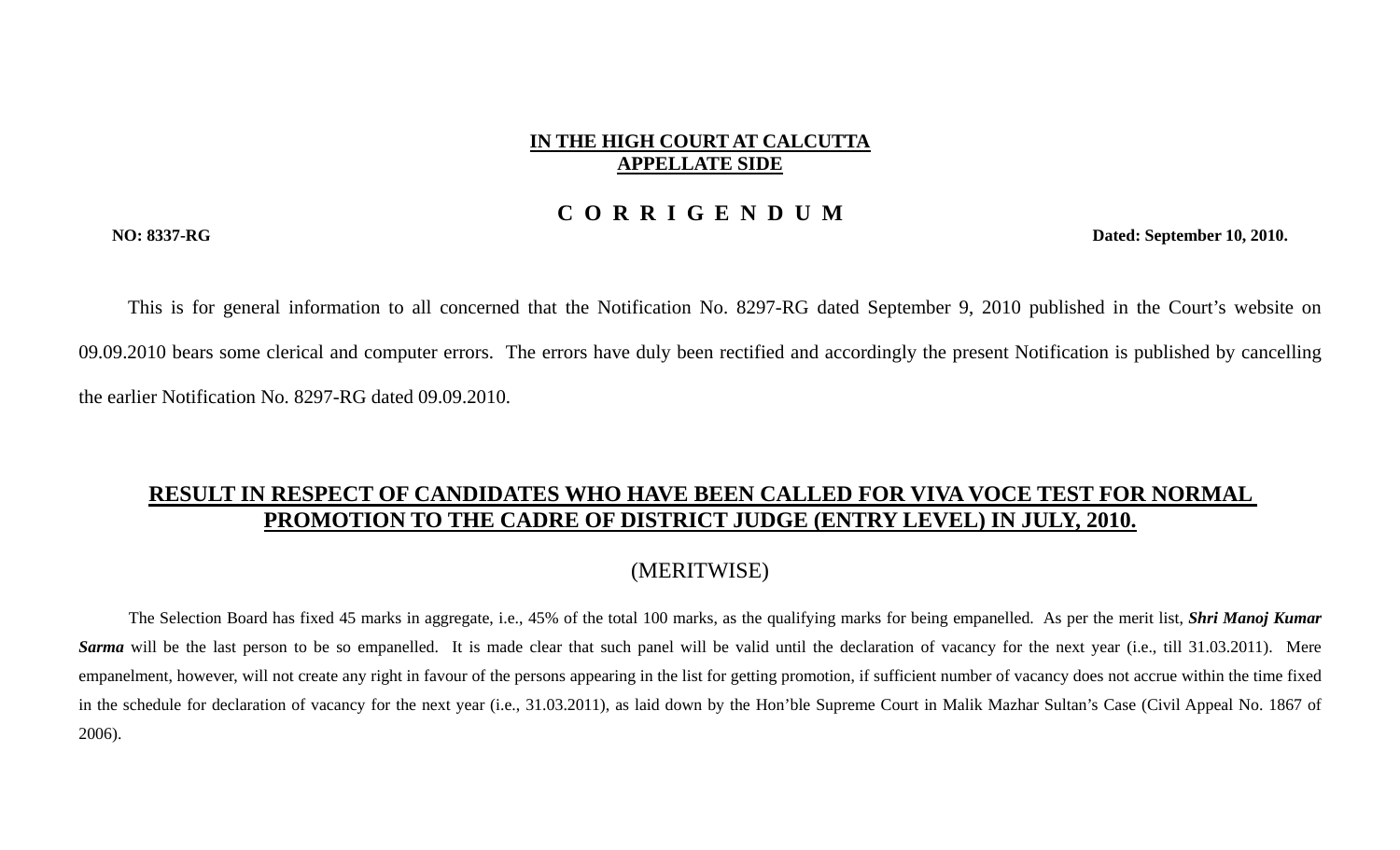| <b>SENIORTY</b><br><b>POSITION</b> | <b>NAME OF THE JUDICIAL</b>   | <b>VIVA-VOCE</b>                                                                                    |                                                                                                             |                                                                                                                       |                                                                           |                                                                                 |                                                                                 | <b>JUDGMENT</b>                                                                                                    | <b>GRAND TOTAL</b>                                                                                             | <b>POSITION</b><br><b>ACCORDING</b>                                                                     |       |                 |
|------------------------------------|-------------------------------|-----------------------------------------------------------------------------------------------------|-------------------------------------------------------------------------------------------------------------|-----------------------------------------------------------------------------------------------------------------------|---------------------------------------------------------------------------|---------------------------------------------------------------------------------|---------------------------------------------------------------------------------|--------------------------------------------------------------------------------------------------------------------|----------------------------------------------------------------------------------------------------------------|---------------------------------------------------------------------------------------------------------|-------|-----------------|
|                                    | <b>OFFICER</b>                | <b>MARKS</b><br><b>AWARDED</b><br><b>BY THE</b><br><b>HON'BLE</b><br><b>CHIEF</b><br><b>JUSTICE</b> | <b>MARKS</b><br><b>AWARDED BY</b><br>THE HON'BLE<br><b>JUSTICE</b><br><b>BHASKAR</b><br><b>BHATTACHARYA</b> | <b>MARKS</b><br><b>AWARDED BY</b><br>THE HON'BLE<br><b>JUSTICE</b><br><b>PINAKI</b><br><b>CHANDRA</b><br><b>GHOSE</b> | <b>AVERAGE MARKS</b><br><b>OBTAINED BY THE</b><br><b>JUDICIAL OFFICER</b> | <b>EVALUATION</b><br><b>OF ANNUAL</b><br><b>CONFIDENTI</b><br><b>AL REPORTS</b> | <b>MARKS</b><br><b>AWARDED BY</b><br>THE HON'BLE<br>THE CHIEF<br><b>JUSTICE</b> | <b>MARKS</b><br><b>AWARDED BY</b><br><b>THE HON'BLE</b><br><b>JUSTICE</b><br><b>BHASKAR</b><br><b>BHATTACHARYA</b> | <b>MARKS</b><br><b>AWARDED BY</b><br>THE HON'BLE<br><b>JUSTICE</b><br>PINAKI<br><b>CHANDRA</b><br><b>GHOSE</b> | <b>AVERAGE</b><br><b>MARKS</b><br><b>OBTAINED BY</b><br><b>THE</b><br><b>JUDICIAL</b><br><b>OFFICER</b> |       | <b>TO MERIT</b> |
| 44                                 | Ananda Kumar Mukherjee        | 12                                                                                                  | 11                                                                                                          | 12                                                                                                                    | 11.67                                                                     | 19.6                                                                            | 30                                                                              | 40                                                                                                                 | 35                                                                                                             | 35                                                                                                      | 66.27 |                 |
| 59                                 | Soumabrata Sarkar             | 8                                                                                                   | 8                                                                                                           | 10                                                                                                                    | 8.67                                                                      | 22.4                                                                            | $\overline{30}$                                                                 | $\overline{39}$                                                                                                    | $\overline{32}$                                                                                                | 33.67                                                                                                   | 64.74 | $\overline{2}$  |
| 38                                 | <b>Amarendra Nath Ray</b>     | 6                                                                                                   | 6                                                                                                           | 6                                                                                                                     | 6                                                                         | 28                                                                              | $\overline{25}$                                                                 | 34                                                                                                                 | $\overline{27}$                                                                                                | 28.67                                                                                                   | 62.67 | $\overline{3}$  |
| 33                                 | <b>Bibhas Ranjan De</b>       | 10                                                                                                  | 9                                                                                                           | 10                                                                                                                    | 9.67                                                                      | 19.6                                                                            | 30                                                                              | 38                                                                                                                 | 32                                                                                                             | 33.33                                                                                                   | 62.6  | $\overline{4}$  |
| 47                                 | Sukhendu Das                  | $\tau$                                                                                              | $\tau$                                                                                                      | $\overline{7}$                                                                                                        | 7                                                                         | 23.8                                                                            | 28                                                                              | 36                                                                                                                 | 29                                                                                                             | 31                                                                                                      | 61.8  | $5\overline{)}$ |
| 57                                 | Siddhartha Roy Chowdhury      | 8                                                                                                   | $\overline{4}$                                                                                              | 6                                                                                                                     | 6                                                                         | 26.6                                                                            | $\overline{25}$                                                                 | 34                                                                                                                 | 28                                                                                                             | $\overline{29}$                                                                                         | 61.6  | 6               |
| 35                                 | <b>Biswanath Bhattacharya</b> | $\tau$                                                                                              | $\tau$                                                                                                      | 8                                                                                                                     | 7.33                                                                      | 22.4                                                                            | $\overline{28}$                                                                 | $\overline{36}$                                                                                                    | 30                                                                                                             | 31.33                                                                                                   | 61.06 | $\tau$          |
| 48                                 | <b>Ashoke Kumar Pal</b>       | $\tau$                                                                                              | $\tau$                                                                                                      | $\tau$                                                                                                                | $\overline{7}$                                                            | 22.4                                                                            | 28                                                                              | $\overline{36}$                                                                                                    | 29                                                                                                             | $\overline{31}$                                                                                         | 60.4  | 8               |
| 55                                 | <b>Firoza Khatoon</b>         | $\tau$                                                                                              | $\overline{5}$                                                                                              | $\overline{5}$                                                                                                        | 5.67                                                                      | 23.8                                                                            | $\overline{25}$                                                                 | $\overline{35}$                                                                                                    | 26                                                                                                             | 28.67                                                                                                   | 58.14 | 9               |
| 39                                 | Sashikala Basu                | $\tau$                                                                                              | $\tau$                                                                                                      | $\tau$                                                                                                                | $\overline{7}$                                                            | 19.6                                                                            | $\overline{28}$                                                                 | $\overline{36}$                                                                                                    | 29                                                                                                             | 31                                                                                                      | 57.6  | 10              |
| -6                                 | Amar Kanti Acharya            | 9                                                                                                   | 9                                                                                                           | 10                                                                                                                    | 9.33                                                                      | 14                                                                              | $\overline{30}$                                                                 | $\overline{37}$                                                                                                    | 32                                                                                                             | $\overline{33}$                                                                                         | 56.33 | 11              |
| 31                                 | <b>Santanu Ray</b>            | $\tau$                                                                                              | 6                                                                                                           | 8                                                                                                                     | $\overline{7}$                                                            | 19.6                                                                            | 25                                                                              | 36                                                                                                                 | 28                                                                                                             | 29.67                                                                                                   | 56.27 | 12              |
| 62                                 | Kaushik Bhattacharya          | 5                                                                                                   | 5 <sup>5</sup>                                                                                              | $\overline{4}$                                                                                                        | 4.67                                                                      | 25.2                                                                            | 22                                                                              | 31                                                                                                                 | 24                                                                                                             | 25.67                                                                                                   | 55.54 | 13              |
| 27                                 | Subhendu Bhattacharya         | 8                                                                                                   | 6                                                                                                           | 6                                                                                                                     | 6.67                                                                      | $\overline{18.2}$                                                               | $\overline{28}$                                                                 | $\overline{36}$                                                                                                    | 27                                                                                                             | 30.33                                                                                                   | 55.2  | 14              |
| 37                                 | <b>Bharati Bhattacharya</b>   | $\tau$                                                                                              | $\tau$                                                                                                      | $\tau$                                                                                                                | $\overline{7}$                                                            | 16.8                                                                            | 28                                                                              | 36                                                                                                                 | 29                                                                                                             | 31                                                                                                      | 54.8  | 15              |
| 16                                 | <b>Banani Chakraborty</b>     | 8                                                                                                   | $\tau$                                                                                                      | 8                                                                                                                     | 7.67                                                                      | 15.4                                                                            | $\overline{27}$                                                                 | $\overline{36}$                                                                                                    | $\overline{30}$                                                                                                | $\overline{31}$                                                                                         | 54.07 | 16              |
| 28                                 | <b>Uttam Kumar Shaw</b>       | 6                                                                                                   | $\mathfrak{S}$                                                                                              | 6                                                                                                                     | 5.67                                                                      | 19.6                                                                            | 25                                                                              | $\overline{34}$                                                                                                    | $\overline{26}$                                                                                                | 28.33                                                                                                   | 53.6  | 17              |
| 46                                 | Kanhaiya Pr. Shah             | 6                                                                                                   | 6                                                                                                           | 6                                                                                                                     | 6                                                                         | 18.2                                                                            | 26                                                                              | 34                                                                                                                 | 28                                                                                                             | 29.33                                                                                                   | 53.53 | 18              |
| 71                                 | <b>Hargovind Singh</b>        | 5 <sup>5</sup>                                                                                      | $5\overline{)}$                                                                                             | 5                                                                                                                     | 5                                                                         | 19.6                                                                            | 28                                                                              | $\overline{32}$                                                                                                    | 25                                                                                                             | 28.33                                                                                                   | 52.93 | 19              |
| 115                                | Partha Sarathi Chatterjee     | $\overline{4}$                                                                                      | $\overline{4}$                                                                                              | $\overline{4}$                                                                                                        | $\overline{\mathbf{4}}$                                                   | 22.4                                                                            | 25                                                                              | 30                                                                                                                 | 24                                                                                                             | 26.33                                                                                                   | 52.73 | 20              |
| $\overline{5}$                     | <b>Sudeb Mitra</b>            | 8                                                                                                   | $8\,$                                                                                                       | 8                                                                                                                     | 8                                                                         | 14                                                                              | 26                                                                              | 36                                                                                                                 | $\overline{30}$                                                                                                | 30.67                                                                                                   | 52.67 | 21              |
| 41                                 | <b>Ashish Maitra</b>          | 5                                                                                                   | 5 <sup>5</sup>                                                                                              | 5                                                                                                                     | 5                                                                         | 19.6                                                                            | $\overline{25}$                                                                 | $\overline{32}$                                                                                                    | $\overline{25}$                                                                                                | 27.33                                                                                                   | 51.93 | 22              |
| 40                                 | Shyamsundar Chattopadhyay     | 6                                                                                                   | 6                                                                                                           | 6                                                                                                                     | 6                                                                         | 16.8                                                                            | 25                                                                              | 34                                                                                                                 | 28                                                                                                             | 29                                                                                                      | 51.8  | 23              |
| 43                                 | Ajay Kumar Das                | 6                                                                                                   | 6                                                                                                           | 6                                                                                                                     | 6                                                                         | 16.8                                                                            | 25                                                                              | 34                                                                                                                 | 28                                                                                                             | $\overline{29}$                                                                                         | 51.8  | 24              |
| 26                                 | Ashish Kumar Senapati         | $\tau$                                                                                              | 6                                                                                                           | $\tau$                                                                                                                | 6.67                                                                      | 15.4                                                                            | 27                                                                              | 35                                                                                                                 | 27                                                                                                             | 29.67                                                                                                   | 51.74 | 25              |
| 20                                 | <b>Sankar Kumar Ghosh</b>     | $\tau$                                                                                              | $\tau$                                                                                                      | 8                                                                                                                     | 7.33                                                                      | 14                                                                              | 25                                                                              | 36                                                                                                                 | 30                                                                                                             | 30.33                                                                                                   | 51.66 | 26              |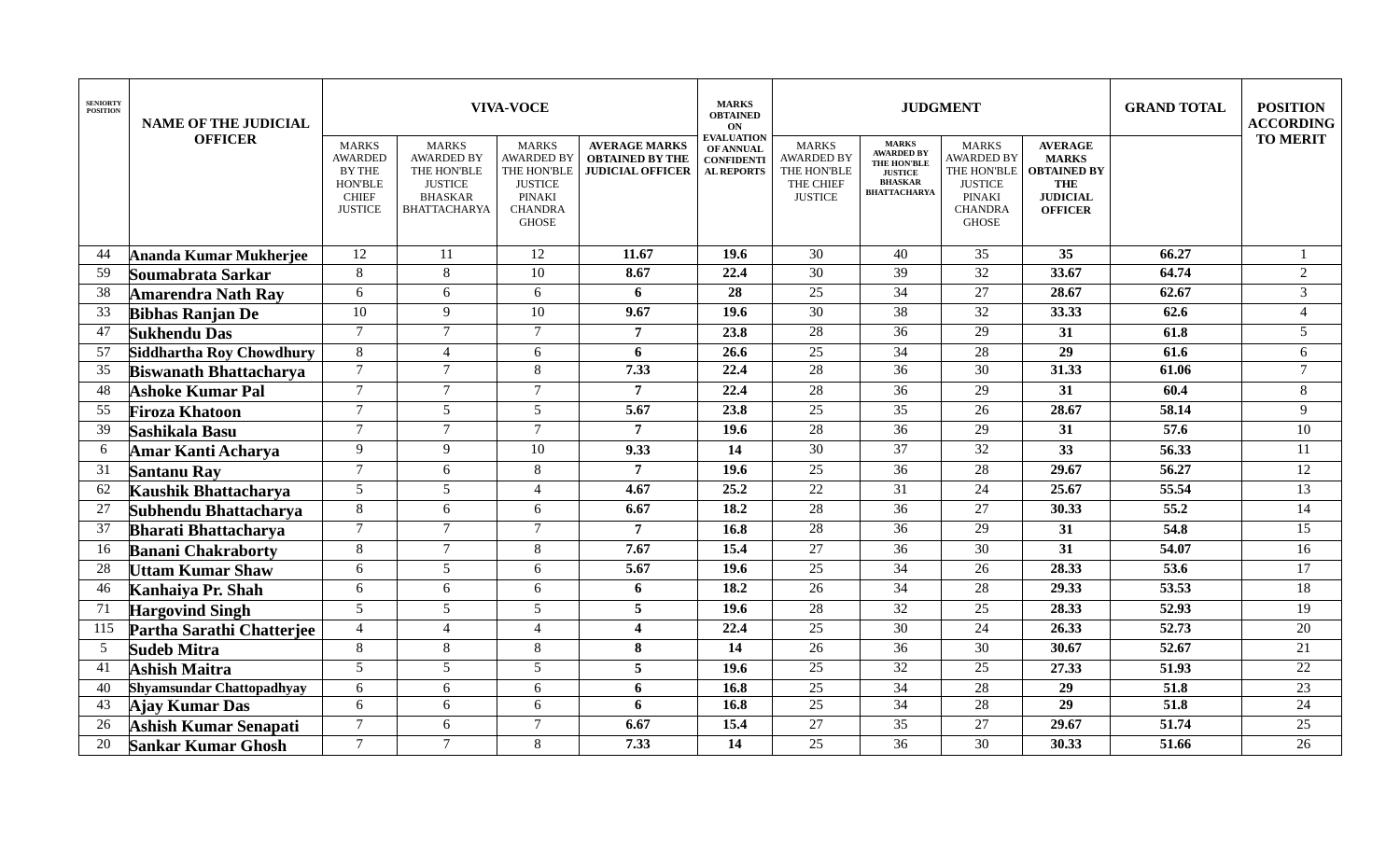| 29             | <b>Sikha Sen</b>                           | 6              | 6               | 6              | 6                       | 15.4 | 25              | 36              | 28              | 29.67           | 51.07           | 27              |  |
|----------------|--------------------------------------------|----------------|-----------------|----------------|-------------------------|------|-----------------|-----------------|-----------------|-----------------|-----------------|-----------------|--|
| 69             | <b>Santanu Mishra</b>                      | 5              | $5^{\circ}$     | 5              | 5                       | 19.6 | $\overline{22}$ | $\overline{32}$ | 25              | 26.33           | 50.93           | 28              |  |
| $\overline{4}$ | <b>Madhab Lal Dutta</b>                    | $\tau$         | 6               | $\overline{7}$ | 6.67                    | 14   | $\overline{28}$ | $\overline{34}$ | 27              | 29.67           | 50.34           | 29              |  |
| 45             | <b>Gurupada Mondal</b>                     | $\mathfrak{S}$ | $\mathfrak{S}$  | 6              | 5.33                    | 16.8 | 25              | $\overline{33}$ | 26              | 28              | 50.13           | 30              |  |
| 30             | Ranjan Kumar Gupta                         | 5 <sup>5</sup> | $5\overline{)}$ | 5              | $\overline{5}$          | 18.2 | 22              | 32              | 25              | 26.33           | 49.53           | 31              |  |
| -14            | Partha Sarathi Mukhopadhyay                | 5              | $\Delta$        | 6              | 5                       | 16.8 | 25              | 32              | $\overline{25}$ | 27.33           | 49.13           | $\overline{32}$ |  |
| 18             | <b>Ava Khan</b>                            | 6              | 6               | 6              | 6                       | 14   | $\overline{25}$ | $\overline{34}$ | 28              | $\overline{29}$ | $\overline{49}$ | 33              |  |
| 78             | Ajeya Matilal                              | $\overline{4}$ | $\overline{4}$  | 3              | $\frac{1}{3.67}$        | 19.6 | $\overline{25}$ | $\overline{28}$ | $\overline{22}$ | $\overline{25}$ | 48.27           | $\overline{34}$ |  |
| 50             | Jaladhar Mondal                            | 3              | 2               | $\overline{1}$ | $\overline{2}$          | 23.8 | 22              | $\overline{24}$ | $\overline{20}$ | $\overline{22}$ | 47.8            | $\overline{35}$ |  |
| 24             | Tapan Kumar Das - II                       | 5 <sup>5</sup> | $5\overline{)}$ | 5              | 5                       | 15.4 | $\overline{25}$ | $\overline{32}$ | 25              | 27.33           | 47.73           | 36              |  |
| 25             | Anupam Bhattacharya                        | 5 <sup>5</sup> | $\overline{5}$  | 5 <sup>5</sup> | $\overline{5}$          | 15.4 | $\overline{25}$ | $\overline{32}$ | $\overline{25}$ | 27.33           | 47.73           | $\overline{37}$ |  |
| 68             | <b>Buli Das</b>                            | $\mathfrak{S}$ | $\overline{5}$  | $\mathfrak{S}$ | 5                       | 15.4 | $\overline{25}$ | $\overline{32}$ | 25              | 27.33           | 47.73           | 38              |  |
| 21             | <b>Dipankar Pal</b>                        | 5              | $\overline{5}$  | 5 <sup>5</sup> | 5                       | 15.4 | 24              | $\overline{32}$ | 25              | 27              | 47.4            | $\overline{39}$ |  |
| 10             | Tapan Kumar Das - I                        | $\overline{4}$ | $\overline{4}$  | $\overline{4}$ | $\overline{\mathbf{4}}$ | 16.8 | 25              | 30              | 24              | 26.33           | 47.13           | 40              |  |
| 70             | <b>Mina Sarkar</b>                         | 3              | $\overline{3}$  | $\mathfrak{Z}$ | $\overline{3}$          | 18.2 | 25              | $\overline{28}$ | 22              | $\overline{25}$ | 46.2            | 41              |  |
| 51             | Anjali Sinha                               | $\overline{2}$ | 2               | $\overline{2}$ | $\overline{2}$          | 21   | 25              | $\overline{24}$ | 20              | $\overline{23}$ | 46              | 42              |  |
| 63             | <b>Asish Deb</b>                           | $\overline{2}$ | 2               | $\overline{2}$ | $\overline{2}$          | 22.4 | 20              | 24              | 20              | 21.33           | 45.73           | 43              |  |
| 2              | <b>Golam Ambia</b>                         | $5^{\circ}$    | $\mathfrak{S}$  | $\mathfrak{S}$ | 5                       | 14   | 23              | $\overline{32}$ | 25              | 26.67           | 45.67           | 44              |  |
| 134            | <b>Sunirmal Dutta</b>                      |                |                 | $\mathbf{1}$   | $\mathbf{1}$            | 25.2 | $\overline{22}$ | 18              | 18              | 19.33           | 45.53           | 45              |  |
| 64             | <b>Shyamal Kumar Biswas</b>                | $\overline{2}$ |                 | $\overline{2}$ | $\overline{1.67}$       | 23.8 | $\overline{20}$ | $\overline{22}$ | 18              | 20              | 45.47           | 46              |  |
| -97            | <b>Yasmin Fatma</b>                        | $\mathfrak{Z}$ | 2               | $\overline{2}$ | 2.33                    | 22.4 | 20              | 22              | 20              | 20.67           | 45.4            | 47              |  |
| 42             | Jayati Bhattacharya (Das)                  | 5 <sup>5</sup> | $5\overline{)}$ | 5              | $\overline{5}$          | 14   | 22              | 32              | 25              | 26.33           | 45.33           | 48              |  |
| 109            | <b>Shyam Prakash Rajak</b>                 |                |                 | $\mathbf{1}$   | $\mathbf{1}$            | 26.6 | $\overline{15}$ | $\overline{20}$ | 18              | 17.67           | 45.27           | 49              |  |
| 86             | <b>Shyamal Kumar Roy Chowdhury</b>         | $\overline{3}$ | $\overline{2}$  | $\mathfrak{Z}$ | 2.67                    | 22.4 | 18              | $22\,$          | 20              | 20              | 45.07           | 50              |  |
| 77             | Manoj Kumar Sarma                          | $\overline{2}$ | 2               | 2              | $\overline{2}$          | 21   | $\overline{22}$ | $\overline{24}$ | 20              | 22              | $\overline{45}$ | 51              |  |
|                | <b>CANDIDATES SECURING MARKS BELOW 45%</b> |                |                 |                |                         |      |                 |                 |                 |                 |                 |                 |  |
| 104            | <b>Santanu Jha</b>                         |                |                 | $\mathbf{1}$   | 1                       | 25.2 | 18              | 20              | 18              | 18.67           | 44.87           | 52              |  |
| 3              | <b>Sibasis Sarkar</b>                      | 3              | $\mathfrak{Z}$  | 3              | $\mathbf{3}$            | 16.8 | 25              | 28              | 22              | 25              | 44.8            | 53              |  |
| 54             | <b>Pulak Kumar Tewari</b>                  | $\mathbf{1}$   | $\mathbf{1}$    | $\mathbf{1}$   | $\mathbf{1}$            | 23.8 | 20              | 22              | 18              | 20              | 44.8            | 54              |  |
| 99             | Manojyoti Bhattacharya                     | $\overline{4}$ | 2               | $\mathbf{1}$   | 2.33                    | 22.4 | 18              | 22              | 20              | 20              | 44.73           | 55              |  |
| 36             | <b>Partha Pratim Das</b>                   | 5              | $5\overline{)}$ | 5              | 5                       | 12.6 | 24              | $\overline{32}$ | 25              | 27              | 44.6            | 56              |  |

**Amit Chattopadhyay** 2 1 1 **1.33 23.8** 20 20 18 **19.33 44.46** 57

**Partha Pratim Das** 5<br> **5 1 5 1 1 1 1 1 2 2**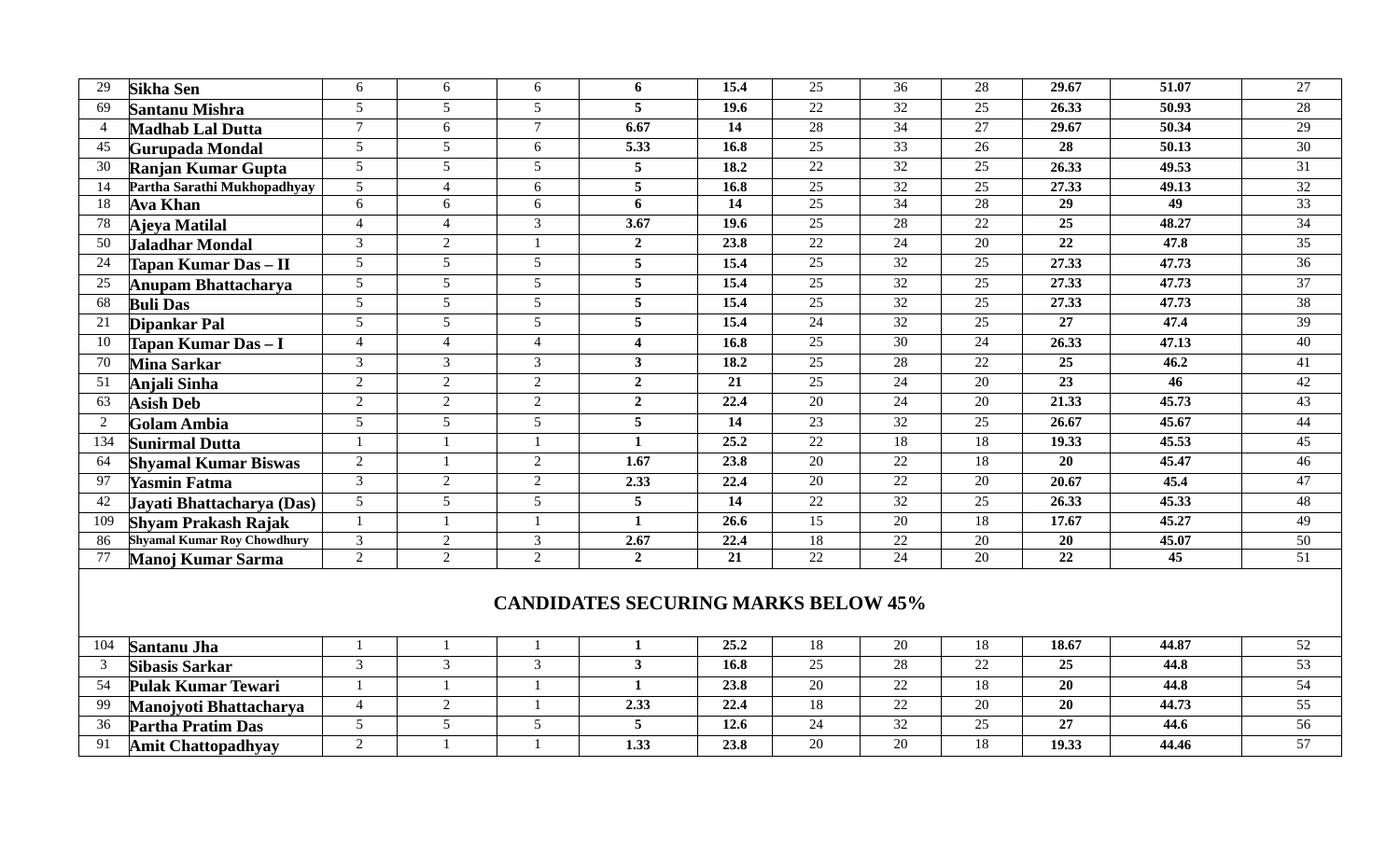| 124 | <b>Shampa Dutta (Paul)</b>   | $\overline{2}$ | $\overline{2}$ | $\overline{2}$ | $\overline{2}$          | 22.4            | 18              | $\overline{22}$ | $\overline{20}$ | $\overline{20}$ | 44.4            | $\overline{58}$ |
|-----|------------------------------|----------------|----------------|----------------|-------------------------|-----------------|-----------------|-----------------|-----------------|-----------------|-----------------|-----------------|
| 74  | <b>Asish Kumar Das</b>       | $\mathbf{1}$   |                |                | 1                       | 23.8            | 18              | $\overline{22}$ | 18              | 19.33           | 44.13           | 59              |
| 100 | <b>Arti Sharma Roy</b>       |                |                |                | $\mathbf{1}$            | 22.4            | $\overline{22}$ | $\overline{21}$ | 18              | 20.33           | 43.73           | $\overline{60}$ |
| 76  | <b>Pallab Roy Chowdhury</b>  | $\overline{2}$ | $\overline{2}$ | $\overline{2}$ | $\overline{2}$          | 19.6            | $\overline{22}$ | $\overline{24}$ | $\overline{20}$ | 22              | 43.6            | 61              |
| 79  | <b>Debasish Bandopadhyay</b> | $\mathbf{1}$   |                |                | $\mathbf{1}$            | 22.4            | $\overline{20}$ | 22              | 18              | $\overline{20}$ | 43.4            | 62              |
| 80  | <b>Amalendu Bhowmick</b>     | $\mathbf{1}$   |                |                | $\mathbf{1}$            | 22.4            | $\overline{20}$ | 22              | $\overline{18}$ | $\overline{20}$ | 43.4            | 63              |
|     | <b>Shyamalendu Ghosal</b>    | $\overline{4}$ | 3              | 5 <sup>5</sup> | $\overline{\mathbf{4}}$ | 14              | 22              | $\overline{30}$ | 24              | 25.33           | 43.33           | 64              |
| 17  | Pulak Kumar Kundu            | $\overline{4}$ | $\overline{4}$ | $\overline{4}$ | $\overline{\mathbf{4}}$ | $\overline{14}$ | 22              | 30              | 24              | 25.33           | 43.33           | 65              |
| 34  | <b>Gour Sundar Banerjee</b>  | 5 <sup>5</sup> | 5 <sup>5</sup> | 5 <sup>5</sup> | 5                       | 11.2            | $\overline{24}$ | 32              | $\overline{25}$ | $\overline{27}$ | 43.2            | 66              |
| 53  | Subrata Hazra (Saha)         | $\overline{2}$ | $\overline{2}$ | $\overline{2}$ | $\overline{2}$          | 18.2            | 25              | $\overline{24}$ | 20              | $\overline{23}$ | 43.2            | 67              |
| 83  | <b>Swadesh Ranjan Ray</b>    |                | $\overline{0}$ |                | 0.67                    | 22.4            | $\overline{20}$ | $\overline{23}$ | 17              | 20              | 43.07           | 68              |
| -98 | Sankar Mani Tripathi         | $\overline{2}$ | 2              |                | 1.67                    | 22.4            | $\overline{18}$ | 21              | 18              | 19              | 43.07           | 69              |
| 81  | <b>Debasish Dutta</b>        | $\overline{2}$ |                |                | 1.33                    | 22.4            | 18              | 22              | 18              | 19.33           | 43.06           | 70              |
| 88  | <b>Shukla Sengupta</b>       | $\mathcal{E}$  | $\overline{2}$ |                | $\overline{2}$          | 21              | 18              | $\overline{22}$ | $\overline{20}$ | $\overline{20}$ | $\overline{43}$ | 71              |
| 108 | <b>Arghadeb Khan</b>         |                | $\overline{2}$ |                | 1.33                    | $\overline{21}$ | $\overline{22}$ | $\overline{22}$ | 18              | 20.67           | $\overline{43}$ | 72              |
| 127 | Raja Chatterjee              |                |                |                | $\mathbf{1}$            | $\overline{21}$ | $\overline{25}$ | $\overline{20}$ | 18              | 21              | $\overline{43}$ | 73              |
| 114 | <b>Javanta Kolev</b>         | $\mathbf{1}$   |                |                | $\mathbf{1}$            | 23.8            | 16              | 20              | 18              | $\overline{18}$ | 42.8            | 74              |
| 52  | Quazi Safiur Rahaman         |                |                |                | $\mathbf{1}$            | 21              | $\overline{22}$ | $\overline{22}$ | 18              | 20.67           | 42.67           | 75              |
| 60  | <b>Arup Basu</b>             | $\overline{2}$ |                | $\overline{2}$ | $\overline{1.67}$       | 21              | 20              | $\overline{22}$ | 18              | 20              | 42.67           | 76              |
| 58  | Indranil Adhikari            | $\overline{2}$ |                |                | 1.33                    | 21              | $\overline{20}$ | 22              | 18              | 20              | 42.33           | 77              |
| 111 | <b>Apurba Sinha Roy</b>      | $\overline{2}$ | $\overline{2}$ | $\overline{2}$ | $\overline{2}$          | $\overline{21}$ | 18              | $\overline{20}$ | $\overline{20}$ | 19.33           | 42.33           | 78              |
| 96  | <b>Sumitra Roy</b>           | $\overline{2}$ |                |                | 1.33                    | $\overline{21}$ | 20              | 21              | 18              | 19.67           | $\overline{42}$ | 79              |
| 112 | <b>Tarak Nath Bhagat</b>     | $\Omega$       | $\overline{0}$ | $\overline{0}$ | $\bf{0}$                | 25.9            | $\overline{15}$ | 18              | $\overline{15}$ | 16              | 41.9            | 80              |
| 8   | Sandipan Bandopadhyay        | $\overline{3}$ | $\overline{3}$ | $\overline{3}$ | $\overline{\mathbf{3}}$ | 15.4            | $\overline{20}$ | $\overline{28}$ | $\overline{22}$ | 23.33           | 41.73           | 81              |
| -82 | Rabindra Nath Malik          |                |                | $\overline{2}$ | 1.33                    | 19.6            | $\overline{22}$ | $\overline{22}$ | 18              | 20.67           | 41.6            | 82              |
| 92  | Prabir Kr. Mishra            | $\mathbf{1}$   |                | $\overline{2}$ | 1.33                    | 19.6            | 22              | $\overline{22}$ | 18              | 20.67           | 41.6            | 83              |
| 119 | Gopal Chandra Karmakar       | $\overline{0}$ | $\overline{0}$ | $\overline{0}$ | $\bf{0}$                | 25.2            | 15              | 19              | $\overline{15}$ | 16.33           | 41.53           | 84              |
| 132 | <b>Sanchita Sarkar</b>       | $\Omega$       | $\overline{0}$ | $\overline{0}$ | $\mathbf{0}$            | 23.8            | 20              | 18              | 15              | 17.67           | 41.47           | 85              |
| 133 | <b>Sandip Chowdhury</b>      | $\overline{0}$ | $\overline{0}$ | $\overline{0}$ | $\mathbf{0}$            | 23.8            | 20              | 18              | $\overline{15}$ | 17.67           | 41.47           | 86              |
| 135 | <b>Subhasis Ghosh</b>        | $\overline{0}$ | $\overline{0}$ | $\overline{0}$ | $\bf{0}$                | 23.8            | $\overline{20}$ | $\overline{18}$ | 15              | 17.67           | 41.47           | 87              |
| 122 | <b>Sukumar Ray</b>           |                |                |                | $\mathbf{1}$            | 22.4            | $\overline{15}$ | $\overline{20}$ | 18              | 17.67           | 41.07           | 88              |
| 13  | Tapan Kumar Sinha - I        | 3              | 3              | $\overline{3}$ | $\overline{\mathbf{3}}$ | $\overline{14}$ | $\overline{22}$ | $\overline{28}$ | 22              | $\overline{24}$ | $\overline{41}$ | 89              |
| 61  | <b>Samiran Dutta</b>         | $\mathbf{1}$   |                | $\overline{2}$ | 1.33                    | 19.6            | 20              | 22              | 18              | 20              | 40.93           | 90              |
| 113 | <b>Ajoy Kumar Mukherjee</b>  | $\overline{0}$ | $\overline{0}$ |                | 0.33                    | 25.2            | 12              | 18              | 16              | 15.33           | 40.86           | 91              |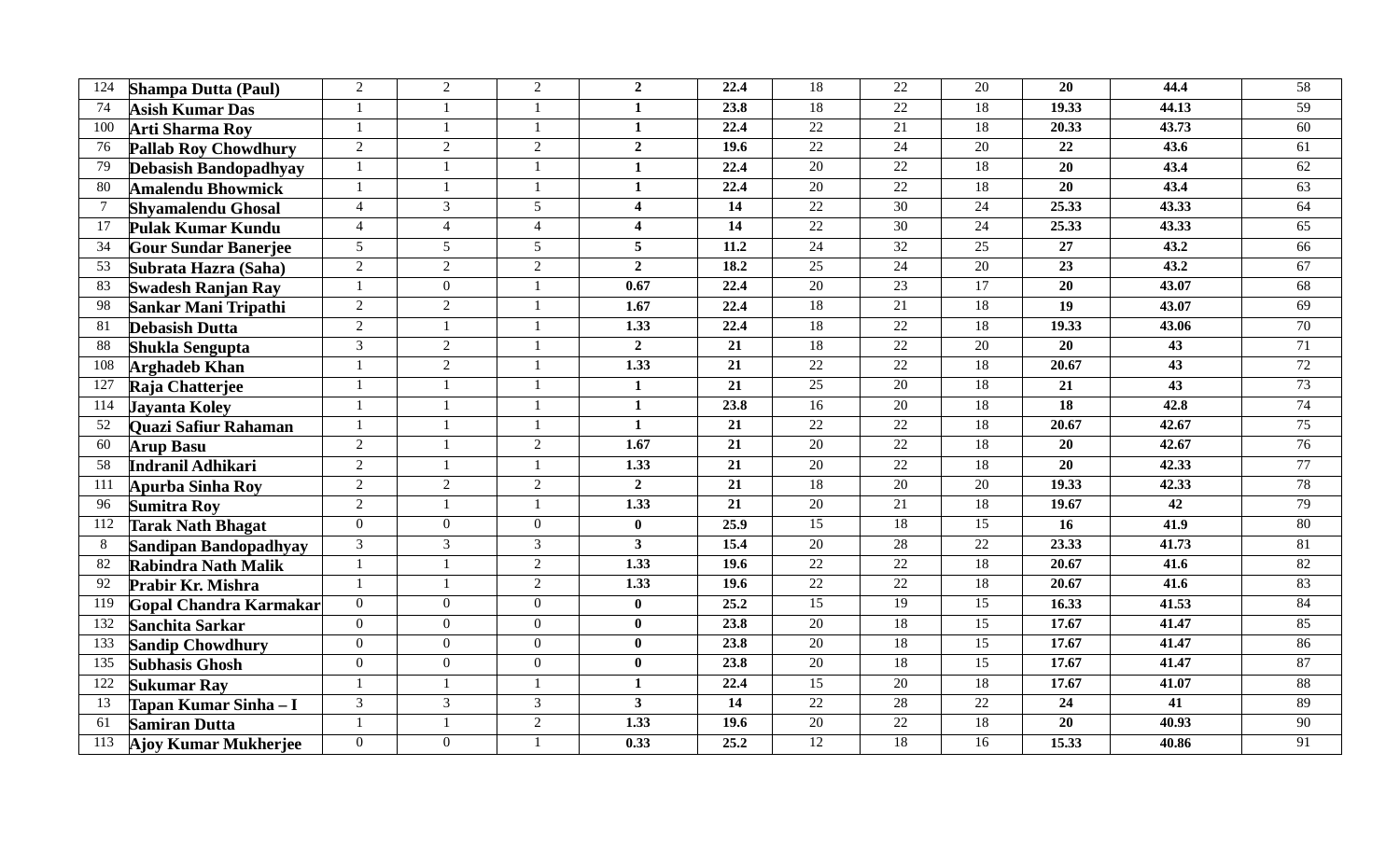| 93  | Partha Sarathi Chakraborty            |                |                |                | 1                       | $\overline{21}$   | 18              | $\overline{20}$ | 18              | 18.67           | 40.67 | $\overline{92}$  |
|-----|---------------------------------------|----------------|----------------|----------------|-------------------------|-------------------|-----------------|-----------------|-----------------|-----------------|-------|------------------|
|     | 103<br>Narendra Nath Dasgupta         |                |                |                | 1                       | $\overline{21}$   | 18              | 20              | 18              | 18.67           | 40.67 | 93               |
|     | 116<br>Ashima Pal                     |                |                |                | $\mathbf{1}$            | 21                | 18              | 20              | $\overline{18}$ | 18.67           | 40.67 | 94               |
|     | Dwijendra Nath Roy Barman<br>65       |                |                |                | $\mathbf{1}$            | 19.6              | 20              | 22              | 18              | 20              | 40.6  | 95               |
|     | Sovan Kumar Mukhopadhyay<br>118       | $\Omega$       | $\overline{0}$ | $\theta$       | $\mathbf{0}$            | 25.2              | 12              | 19              | 15              | 15.33           | 40.53 | 96               |
|     | 106<br><b>Bidyut Kr. Roy</b>          | $\overline{0}$ | $\overline{0}$ | $\overline{0}$ | $\mathbf{0}$            | 23.8              | $\overline{15}$ | 20              | $\overline{15}$ | 16.67           | 40.47 | 97               |
| -11 | Subhobrata Chowdhury                  | $\overline{2}$ | $\mathfrak{Z}$ | $\overline{2}$ | 2.33                    | 15.4              | $\overline{22}$ | 26              | 20              | 22.67           | 40.4  | 98               |
| 87  | <b>Ashim Kumar Das</b>                | $\overline{2}$ | $\overline{2}$ | $\overline{2}$ | $\overline{2}$          | 18.2              | 18              | 22              | 20              | 20              | 40.2  | 99               |
| 72  | <b>Debashish Halder</b>               | $\overline{2}$ | $\overline{2}$ | 2              | $\overline{2}$          | 16.8              | $\overline{20}$ | $\overline{24}$ | $\overline{20}$ | 21.33           | 40.13 | 100              |
| 73  | Subhra Sankar Bhatta                  | $\overline{2}$ | $\overline{2}$ | $\overline{2}$ | $\overline{2}$          | 16.8              | 20              | 24              | 20              | 21.33           | 40.13 | 101              |
| -90 | <b>Daman Prasad Biswas</b>            |                |                |                | $\mathbf{1}$            | 19.6              | $\overline{20}$ | $\overline{20}$ | 18              | 19.33           | 39.93 | 102              |
| 84  | <b>Karna Prasad Burman</b>            |                |                | $\overline{1}$ | $\mathbf{1}$            | 18.2              | 22              | 22              | $18\,$          | 20.67           | 39.87 | 103              |
|     | 130<br><b>Sudeshna Dey Chatterjee</b> | $\overline{0}$ | $\overline{0}$ | $\overline{0}$ | $\mathbf{0}$            | 23.8              | 15              | 18              | 15              | 16              | 39.8  | 104              |
|     | 56<br><b>Somnath Mukherjee</b>        | $\overline{0}$ |                | $\overline{1}$ | 0.67                    | 19.6              | $\overline{20}$ | $\overline{22}$ | 16              | 19.33           | 39.6  | 105              |
| -94 | Debabrata Mukherjee                   |                |                | $\overline{1}$ | $\mathbf{1}$            | 19.6              | 18              | 21              | 18              | 19              | 39.6  | 106              |
|     | 107<br><b>Arabinda Panti</b>          |                |                | $\mathbf{1}$   | $\mathbf{1}$            | 18.2              | 20              | 22              | 18              | 20              | 39.2  | 107              |
| 12  | Abani Kanta Laha                      |                |                |                | 1                       | 16.8              | $\overline{20}$ | $\overline{24}$ | $\overline{20}$ | 21.33           | 39.13 | 108              |
| 85  | Tapan Kumar Sinha-II                  | $\Omega$       | $\overline{0}$ | $\overline{0}$ | $\mathbf{0}$            | 22.4              | 15              | 20              | 15              | 16.67           | 39.07 | 109              |
|     | 117<br>Ali Biswas (Sarkar)            | $\Omega$       | $\Omega$       | $\theta$       | $\mathbf{0}$            | 22.4              | 15              | 20              | $\overline{15}$ | 16.67           | 39.07 | 110              |
|     | Subash Kumar Kar<br>123               | $\Omega$       | $\overline{0}$ | $\overline{0}$ | $\mathbf{0}$            | 22.4              | $\overline{15}$ | 20              | $\overline{15}$ | 16.67           | 39.07 | 111              |
|     | 126<br>Md. Shabbar Rashidi            | $\Omega$       | $\Omega$       | $\theta$       | $\mathbf{0}$            | 22.4              | 15              | $\overline{20}$ | $\overline{15}$ | 16.67           | 39.07 | 112              |
|     | 129<br><b>Prasad Kr. Roy</b>          | $\Omega$       | $\overline{0}$ | $\overline{0}$ | $\mathbf{0}$            | 22.4              | 15              | 20              | $\overline{15}$ | 16.67           | 39.07 | 113              |
|     | Himadri Shankar Ghosh Hazra<br>128    | $\Omega$       | $\overline{0}$ | $\overline{0}$ | $\mathbf{0}$            | $\overline{21}$   | $\overline{18}$ | $\overline{20}$ | 15              | 17.67           | 38.67 | 114              |
|     | 22<br><b>Gulam Nabi</b>               | 3              | $\overline{3}$ | $\overline{3}$ | $\mathbf{3}$            | 14                | $\overline{20}$ | 22              | 22              | 21.33           | 38.33 | 115              |
| 9   | Subodh Kumar Batabyal                 | $\overline{2}$ | $\overline{3}$ | $\mathfrak{Z}$ | 2.67                    | 12.6              | 20              | 28              | 20              | 22.67           | 37.94 | 116              |
|     | <b>Chowdhury Hefazat Karim</b><br>125 | $\Omega$       | $\Omega$       | $\theta$       | $\mathbf{0}$            | 19.6              | $\overline{20}$ | $\overline{20}$ | 15              | 18.33           | 37.93 | 117              |
|     | 120<br><b>Fatik Chandra Mondal</b>    | $\overline{0}$ | $\overline{0}$ | $\overline{0}$ | $\overline{\mathbf{0}}$ | 19.6              | 18              | 20              | $\overline{15}$ | 17.67           | 37.27 | 118              |
| 49  | <b>Jayanta Chakraborty</b>            | $\overline{2}$ |                | $\overline{1}$ | 1.33                    | 15.4              | $\overline{20}$ | $\overline{22}$ | 19              | 20.33           | 37.06 | 119              |
| 121 | <b>Hidavatullah Bhutia</b>            | $\overline{0}$ | $\overline{0}$ | $\overline{0}$ | $\bf{0}$                | 21                | $\overline{12}$ | 20              | $\overline{15}$ | 15.67           | 36.67 | 120              |
| 15  | Javanti Moitra                        | $\overline{2}$ | $\overline{2}$ | 2              | $\overline{2}$          | 12.6              | 20              | $\overline{26}$ | 20              | $\overline{22}$ | 36.6  | $\overline{121}$ |
| 75  | Dharani Adhikari                      |                |                | $\overline{1}$ | $\mathbf{1}$            | 15.4              | $\overline{20}$ | $\overline{22}$ | 18              | $\overline{20}$ | 36.4  | 122              |
|     | 110<br>Rabi Ranjan Chakraborty        | $\overline{0}$ | $\Omega$       | $\theta$       | $\mathbf{0}$            | 19.6              | 15              | $\overline{20}$ | 15              | 16.67           | 36.27 | 123              |
| 32  | <b>Muktipada Mondal</b>               | $\mathfrak{Z}$ | $\overline{3}$ | $\mathfrak{Z}$ | 3 <sup>1</sup>          | 9.8               | 22              | 28              | 20              | 23.33           | 36.13 | 124              |
| 95  | <b>Masuk Hossain Khan</b>             |                |                | $\overline{1}$ | $\mathbf{1}$            | 15.4              | 20              | $\overline{21}$ | 18              | 19.67           | 36.07 | 125              |
|     | 131<br><b>Aloke Kumar Chowdhury</b>   | $\overline{0}$ | $\overline{0}$ | $\overline{0}$ | $\bf{0}$                | $\overline{18.2}$ | 18              | $\overline{20}$ | $\overline{15}$ | 17.67           | 35.87 | 126              |
|     |                                       |                |                |                |                         |                   |                 |                 |                 |                 |       |                  |